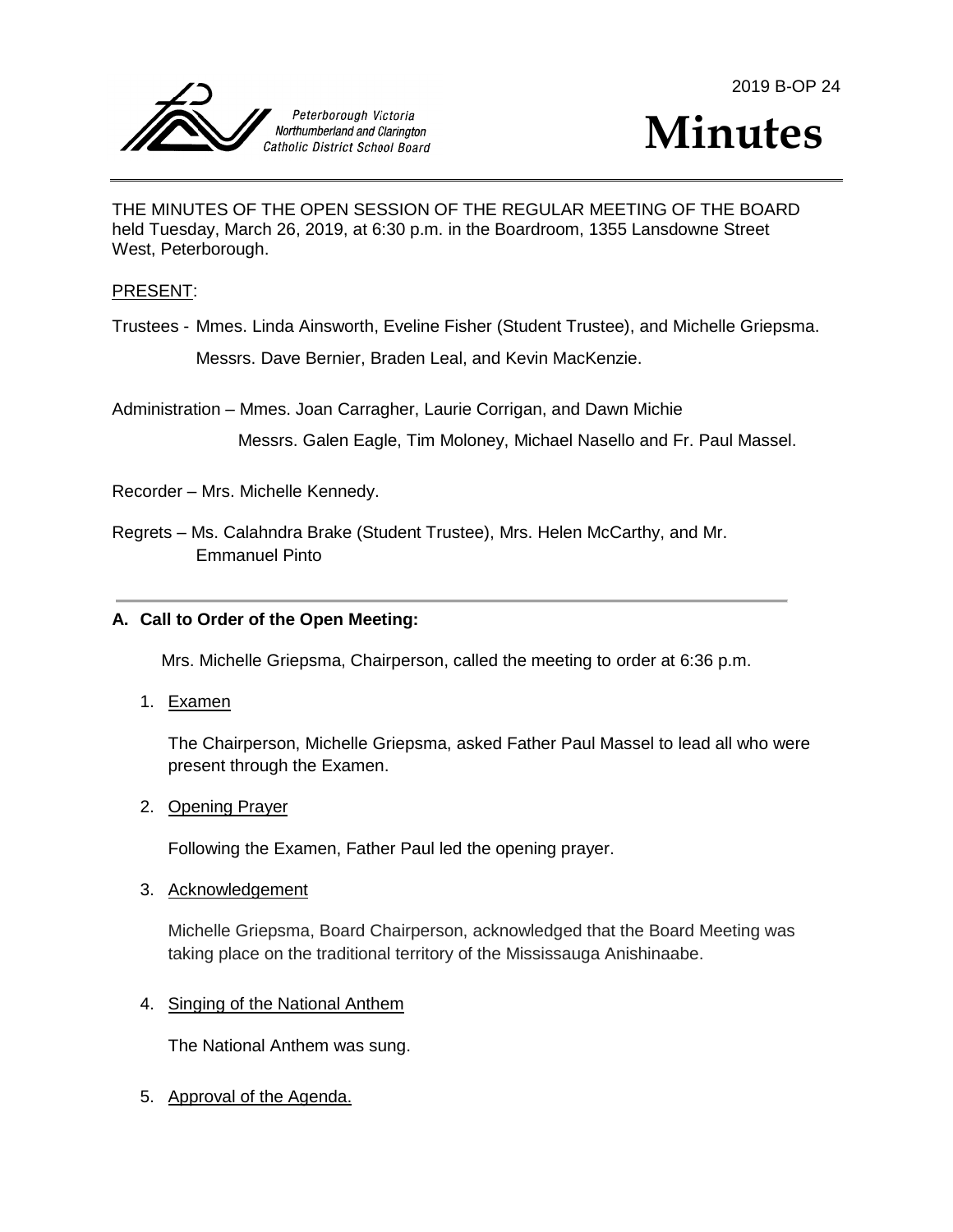MOTION: Moved by Linda Ainsworth, seconded by Braden Leal

that Trustees Helen McCarthy and Emmanuel Pinto be excused from the regular board meeting, open session.

#### Carried.

MOTION: Moved by Linda Ainsworth, seconded by Braden Leal

that the Agenda be approved as amended with the following changes:

- a) Superintendent Dawn Michie will present items C.4 and C.5 on behalf of Holy Trinity Catholic Secondary School;
- b) Change in order of the items in section 'C. Presentations' to be presented in the following order: C.5, C.4, C.3, C.1, and C.2.

Carried.

#### 6. Declarations of Conflicts of Interest.

There were no conflicts of interest declared.

- 7. Approval of the Minutes of the February 26, 2019 Regular Meeting
	- MOTION: Moved by David Bernier, seconded by Kevin MacKenzie

that the Minutes of the regular meeting of February 26, 2019, be approved as corrected.

Carried.

## 8. Business Arising Out of the Minutes.

Michelle Griepsma reported additional information discovered about the program for the OAPCE Conference, for which funding for participation was approved at the February Board meeting. Participation in the event now involves the requirement of an additional night of accommodation for participants. At this time there are three parents interested in attending and one CPEC member. David Bernier and Michelle Griepsma are scheduled to attend as trustees. It has been confirmed that due to the number of participants, there will be adequate budget to support the participation, including the additional night of accommodation.

It was noted that Max Eisen, Holocaust survivor, who recently spoke to students at St. Stephen Catholic Secondary School, is finalist in the CBC 'Canada Reads' book competition.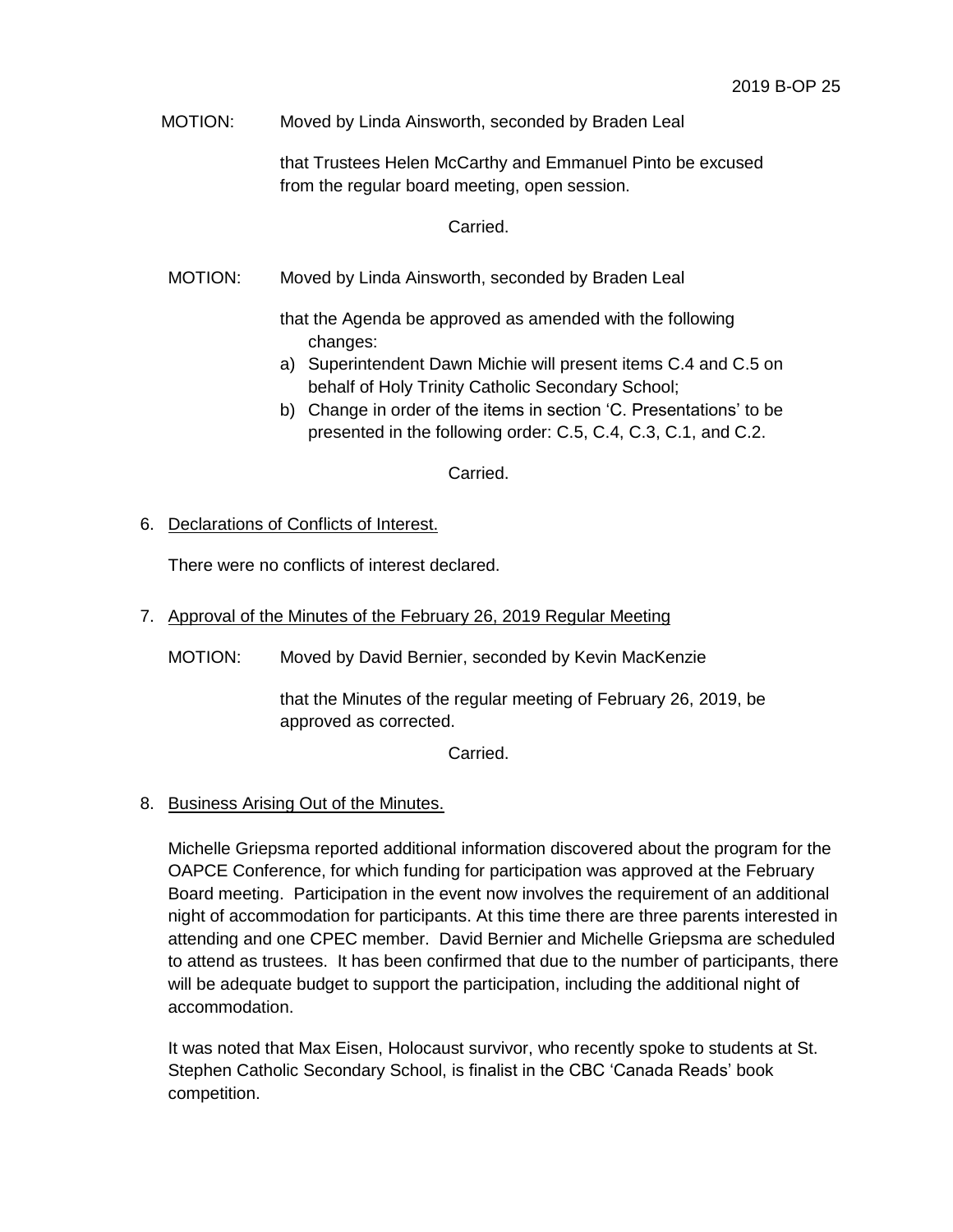# **B. Reports from the Director of Education and Student Trustee(s):**

1. Report from the Director of Education.

Michael Nasello gave the Director's Report, including the following highlights:

- Welcomed the students and staff visitors from Gitsxan First Nation, British Columbia and will be travelling with them as they visit the sacred grounds of the Petroglyphs with the elders of Curve Lake First Nation.
- Expressed gratitude for the staff who took time away from their March Break to accompany students to international destinations to provide amazing learning experiences.
- Bishop Gary Gordon spoke at the Peterborough secondary schools and the Lenten Mission was a great success. Thanks to Bishop Miehm for bring him to our Diocese.
- Math Olympics were hosted here at the Board Office last week. Thanks to the Math team of Sandra Connolly, Sarah Taylor, Mike Mooney and Natalie Bullock for their work with the event.
- The Ontario Secondary School Literacy Test will be held on March 27 and all Grade 10 students will take part.
- Holy Week is April 15-19. Chrism Mass is at St. Peters-in-Chains Cathedral on April 15 at 7 p.m.
- A friendly wager has been made with Anne O'Brien, Director of Durham Catholic DSB on the outcome of the hockey playoff series between the Oshawa Generals and the Peterborough Petes. The terms are that the director whose team is unsuccessful in the hockey playoff series will wear the jersey of the opponent's team. With half of the board supporting the Oshawa Generals, and half supporting the Petes, it will be a win-win situation.
- Recent announcements from the Ministry of Education which affect the Ontario Autism Program, the ban of cell phones in the classroom and the funding and class sizes will present some uncertainty and anxiety throughout our board. Further details are expected for implementation in the fall and more changes are possible pending outcomes of collective bargaining. A call for patience, calm, collaboration, generosity and respectful relationships has been made to PVNC staff for these times of uncertainty.
- Extended appreciation, support and gratitude to the staff members of PVNC for their hard work and dedication.

At the conclusion of his report, Michael Nasello invited questions from the trustees.

2. Report from the Student Trustees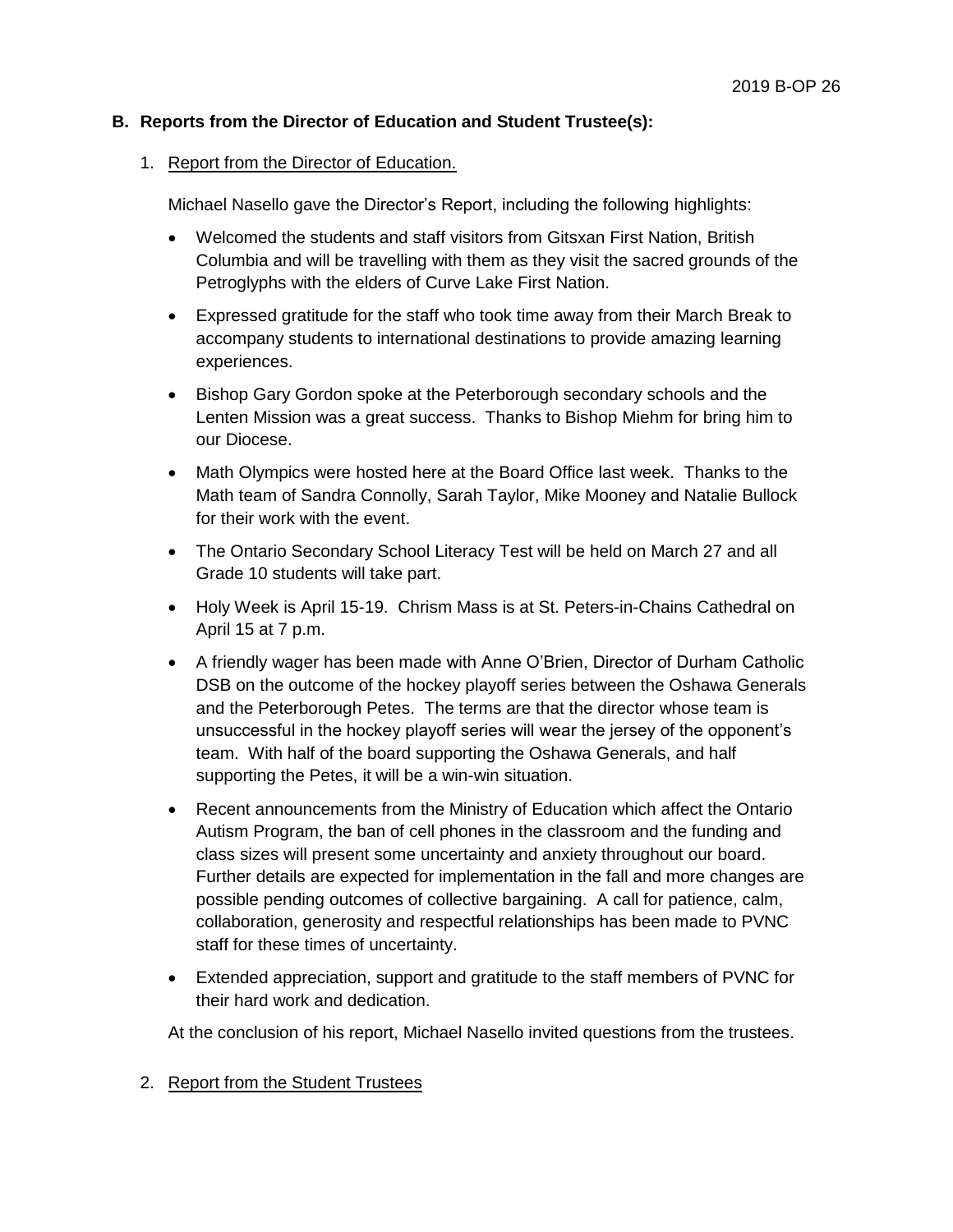Eveline Fisher, Student Trustee, gave a report to the Board of the activities which are taking place in secondary schools throughout the system:

- At the beginning of the Lenten season, each of the high schools celebrated with Ash Wednesday Mass or assembly.
- Father Paul Massel visited Holy Trinity Catholic Secondary School and invited students to participate in the Sacrament of Reconciliation in their chapel.
- Bishop Gary Gordon, from Victoria, British Columbia spoke to the students of St. Peter and Holy Cross and brought a message of God's love, the environment and his personal experiences.
- A '40 Days of Giving' event is happening at St. Peter where students are encouraged to set aside one thing they no longer use for each of the days of lent. The collection of gently used clothing, toys and books will be collected and donated to St. Vincent de Paul.
- During March break there were various excursions to different parts of the world including students from Holy Cross and St. Peter travelling to Spain, St. Stephen students travelling to France and a ski trip to Vermont by students from St. Stephen and Holy Trinity. Students from Holy Cross travelled to South Africa where they participated in scientific students and learned about environmental conservation.
- Down Syndrome Awareness Day was recognized by students across the system who wore mismatched socks on March 21st.
- St. Thomas Aquinas hosted a Development and Peace Day where other PVNC secondary students attended to learn about Development and Peace initiatives.
- Holy Cross is currently hosting students who travelled from the Gitxsan First Nation in northwestern British Columbia. The host students from Holy Cross are looking forward to travelling to BC to stay for a week in May of this year.
- March 22 was World Water Day and the student trustees gave a presentation at a 'Lunch and Learn' event at the Board Office on their 'Ban the Bottle' initiative. The presentation was recorded and will be shared with the Eco-School clubs at each school.

Eveline then invited and answered questions at the conclusion of the report.

3. Report from the Manager of Communications, Galen Eagle

Manager of Communications, Galen Eagle reviewed his monthly electronic newsletter of system achievements and highlighted the following stories: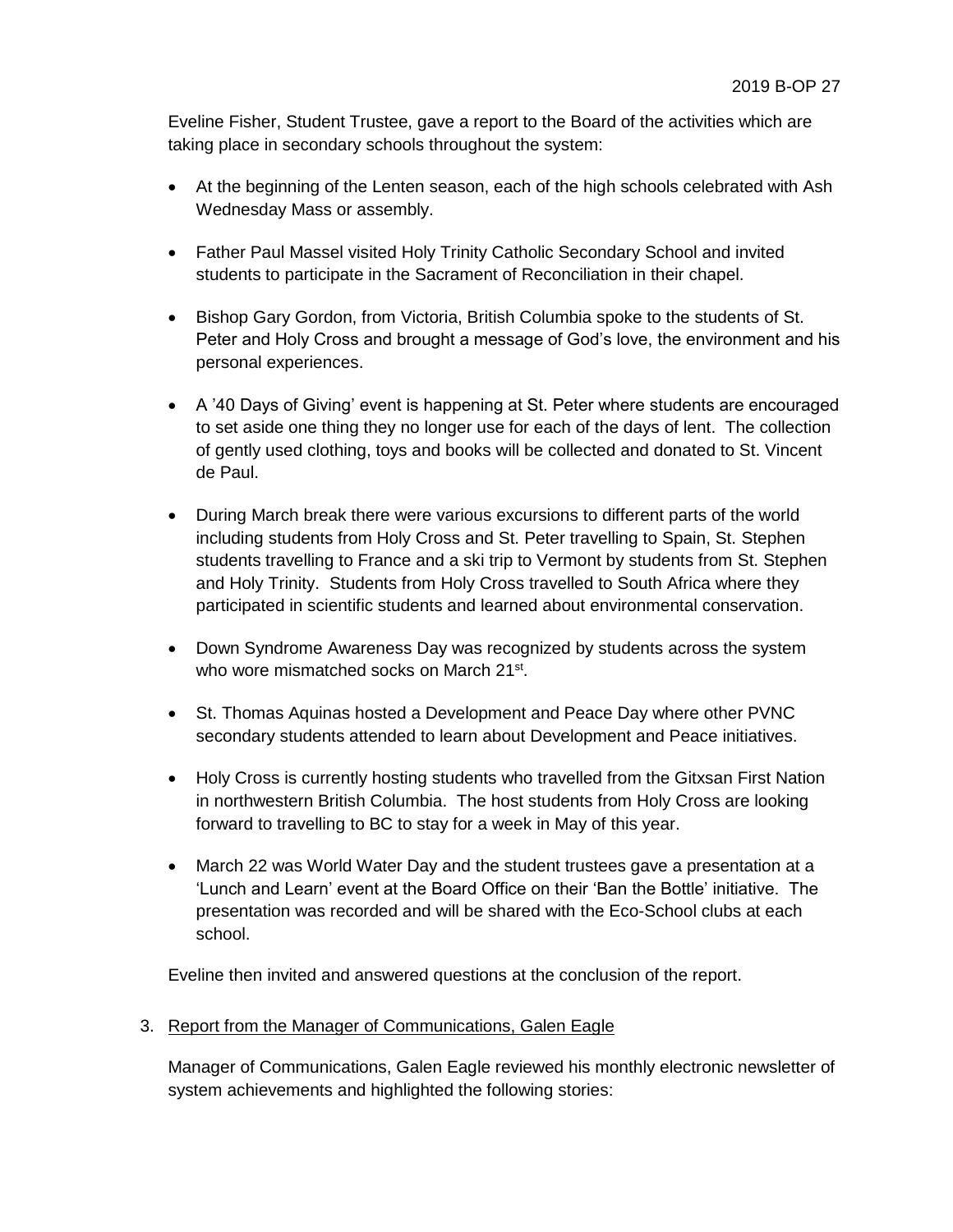- A newly created video which promotes the Student Council Liaison Committee was viewed. This video will be used in the secondary schools to promote and recruit candidates for the Student Council Liaison Committee. Once on the SCLC, junior representatives can vie for the position of Student Trustee. Applications are now being taken at each school to determine the junior representatives for the 2019-2020 school year.
- A St. Peter co-op student whose placement this semester is with the Peterborough Petes Hockey club has written a rally song for their play-off run.
- Robotics competitions were held at St. Peter for Peterborough City and County Schools and City of Kawartha Lakes schools and at St. Stephen for schools in Northumberland and Clarington. The finalists from each of these competitions met at the Catholic Education Centre on March 7. Photo highlights from these events were shared.

# **C. Presentations:**

5. R.A. Proposed Holy Cross Catholic Secondary School and St. Peter Catholic Secondary School Student Excursion to Italy, March 11-19, 2020.

> Natalie Bittner, Vice-principal and Christine Clarke, Teacher from Holy Cross Catholic Secondary School were joined by Sherry Davis, Principal and Reginald Hartwick, Teacher from St. Peter Catholic Secondary School to present and answer questions about the proposed excursion to Italy during March Break, 2020. Natalie Bittner was present in place of James Brake, Principal at Holy Cross Catholic Secondary, who was not able to be present at the meeting.

MOTION: Moved by Kevin MacKenzie, seconded by Braden Leal

that the proposed Holy Cross Catholic Secondary School and St. Peter Catholic Secondary School student excursion to Italy, from March 11, 2020 to March 19, 2020, be approved in principle and that the trip will include mandatory insurance for all travelers. Such insurance must cover school board or principal rulings for cancellation of the trip.

Carried.

# 4. Mathematics Strategies Presentation.

Sandra Connolly, Learning Consultant and Mike Mooney, Itinerant Math Teacher were joined by Dawn Michie, Superintendent of Learning to give a presentation about Mathematics Strategies employed in classrooms at PVNC. The presentation gave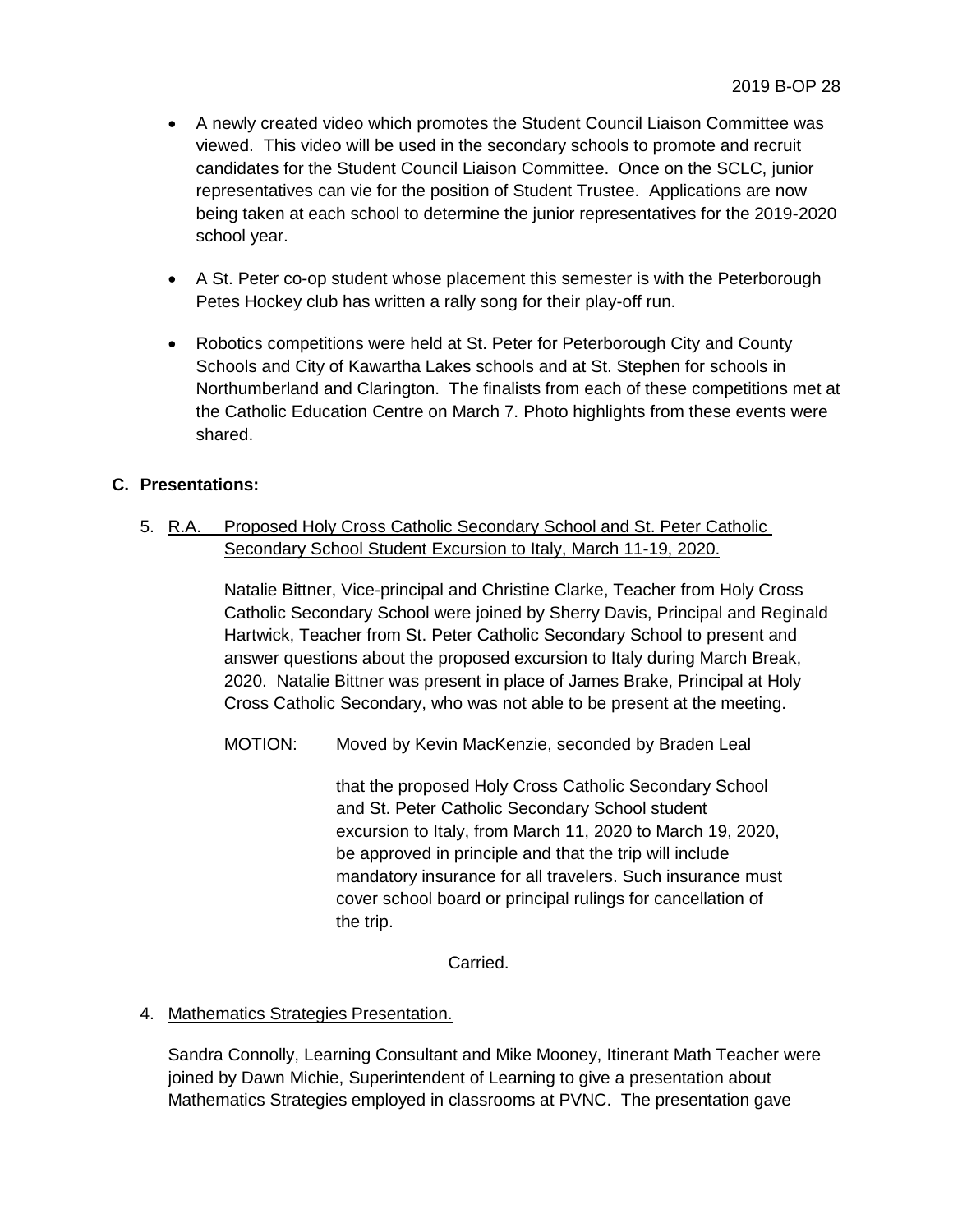examples of strategies that are incorporated into daily 'number talks'. The approach to student learning and advancement in Mathematics in this board has stayed consistent in that the focus has remained on advancing fluency. The group answered questions from the trustees.

# 3. R.A. Proposed St. Mary Catholic Secondary School Student Excursion to RKY Camp, May 1-3, 2019.

Superintendent of Schools, Tim Moloney presented the information regarding the proposed trip to RKY Camp in May, 2019 to be taken by students from St. Mary Catholic Secondary School working towards their Duke of Edinburgh medals. Because this trip is a repeating excursion, Mr. Moloney was not joined by the teacher, Yvette Paldy-McCartney. Tim Moloney responded to questions from the trustees.

MOTION: Moved by David Bernier, seconded by Braden Leal

that the proposed St. Mary Catholic Secondary School student excursion to RKY Camp, Parham, Ontario from May 1, 2019 to May 3, 2019 be approved in principle and that the trip activities meet OPHEA guidelines for Outdoor Education.

Carried.

# 1. R.A. Proposed Holy Trinity Catholic Secondary School Student Excursion to Camp Northern Lights, May 15-16, 2019.

Dawn Michie, Superintendent of Schools presented the details of the proposed excursion to Camp Northern Lights. It was noted that was a repeat excursion and therefore the Principal and teacher did not attend the presentation. Ms. Michie responded to questions about the excursion from the trustees.

MOTION: Moved by Linda Ainsworth, seconded by Kevin MacKenzie

that the proposed Holy Trinity Catholic Secondary School student excursion to Camp Northern Lights, Haliburton, ON, from May 15, 2019 to May 16, 2019 be approved in principle; and, that the trip activities meet OPHEA guidelines for Outdoor Education.

## Carried

2. R.A. Proposed Holy Trinity Catholic Secondary School Student Excursion to Algonquin Park, June 3-6, 2019.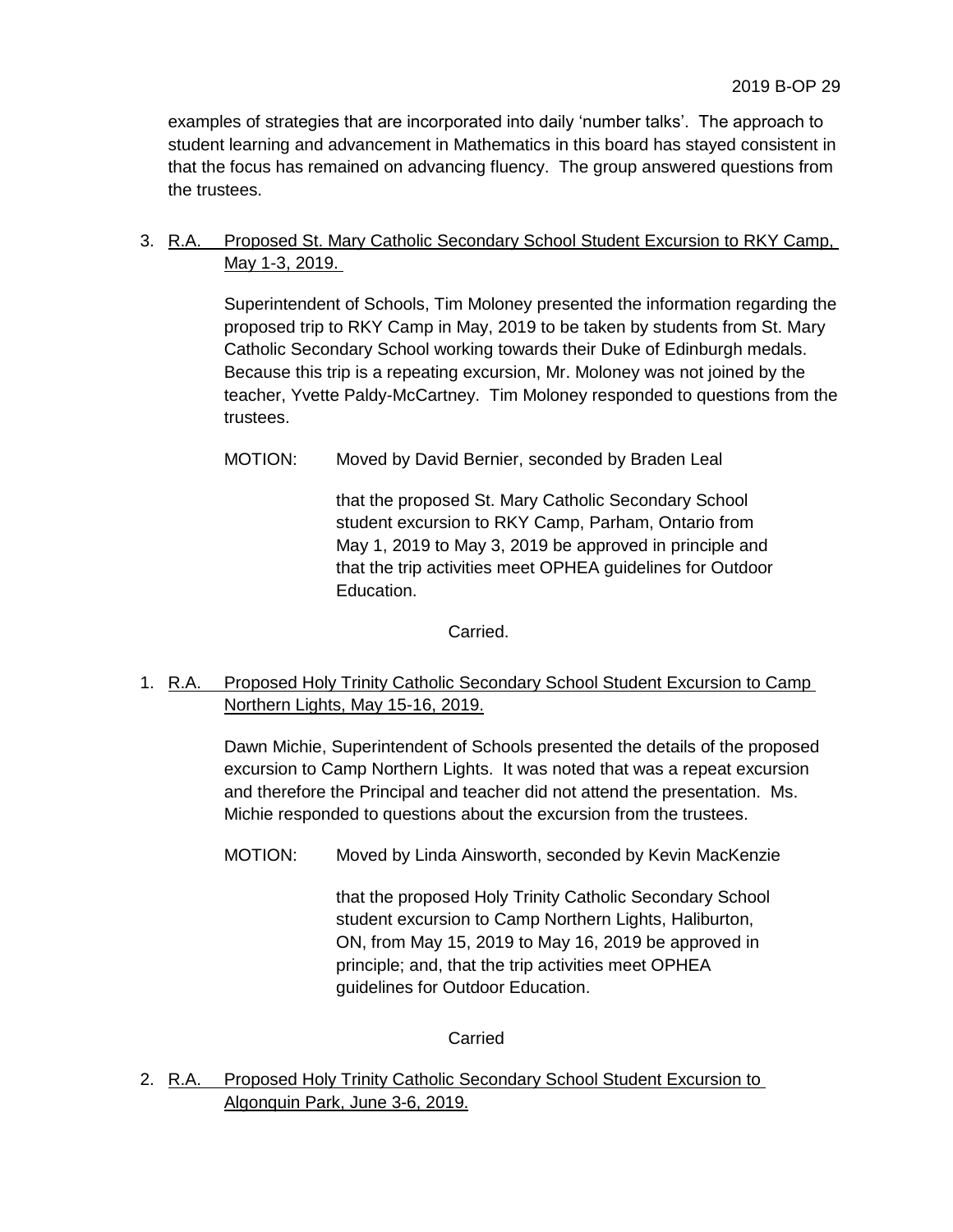Dawn Michie, Superintendent of Schools presented the details of the proposed repeat excursion to Algonquin Park. It was noted that this trip and the trip to Camp Northern Lights were for partial fulfillment of courses PAD3O and PAD4O.

MOTION: Moved by Braden Leal, seconded by Linda Ainsworth

that the proposed Holy Trinity Catholic Secondary School student excursion to Algonquin Provincial Park from June 3, 2019, to June 6, 2019 be approved in principle; and, that the trip activities meet OPHEA guidelines for Outdoor Education.

Carried.

# **D. Programs and Services**:

## **E. Business, Finance and Governance:**

1. Ontario Catholic School Trustees' Association (OCSTA) Open Session Report.

Board Chairperson, Michelle Griepsma, gave an update on information shared with trustees from OCSTA. Ms. Griepsma asked if the request for consultation from the College of Psychologists was fulfilled by the board. This will be investigated.

Trustees were requested to review the OCSTA Annual General Meeting package, including the package of resolutions in advance of the Committee-of-the-Whole meeting scheduled for April 8, 2019.

There was discussion on the trustees' attendance at the AGM and the ability to vote by proxy if not attending.

## 2. Annual Freedom of Information Report to the Information Privacy Commissioner.

Galen Eagle, Manager of Communications, presented background information on the Annual Freedom of Information Report that is submitted to the Information Privacy Commissioner each year by March 1<sup>st</sup>. Mr. Eagle shared general information which was given in the report from PVNC for 2018 and included the number of information requests, the time required to complete the requests and the general topics of interest. Trustees were invited to ask questions about the report.

# 3. R.A. Process for Voting on Recommended Actions from Policy Development Committee.

Michael Nasello, Director of Education, brought forward a proposal to use a standard motion for the approval of the recommended actions from the Policy Development Committee. The rationale for doing so is to simplify the process, recognizing that the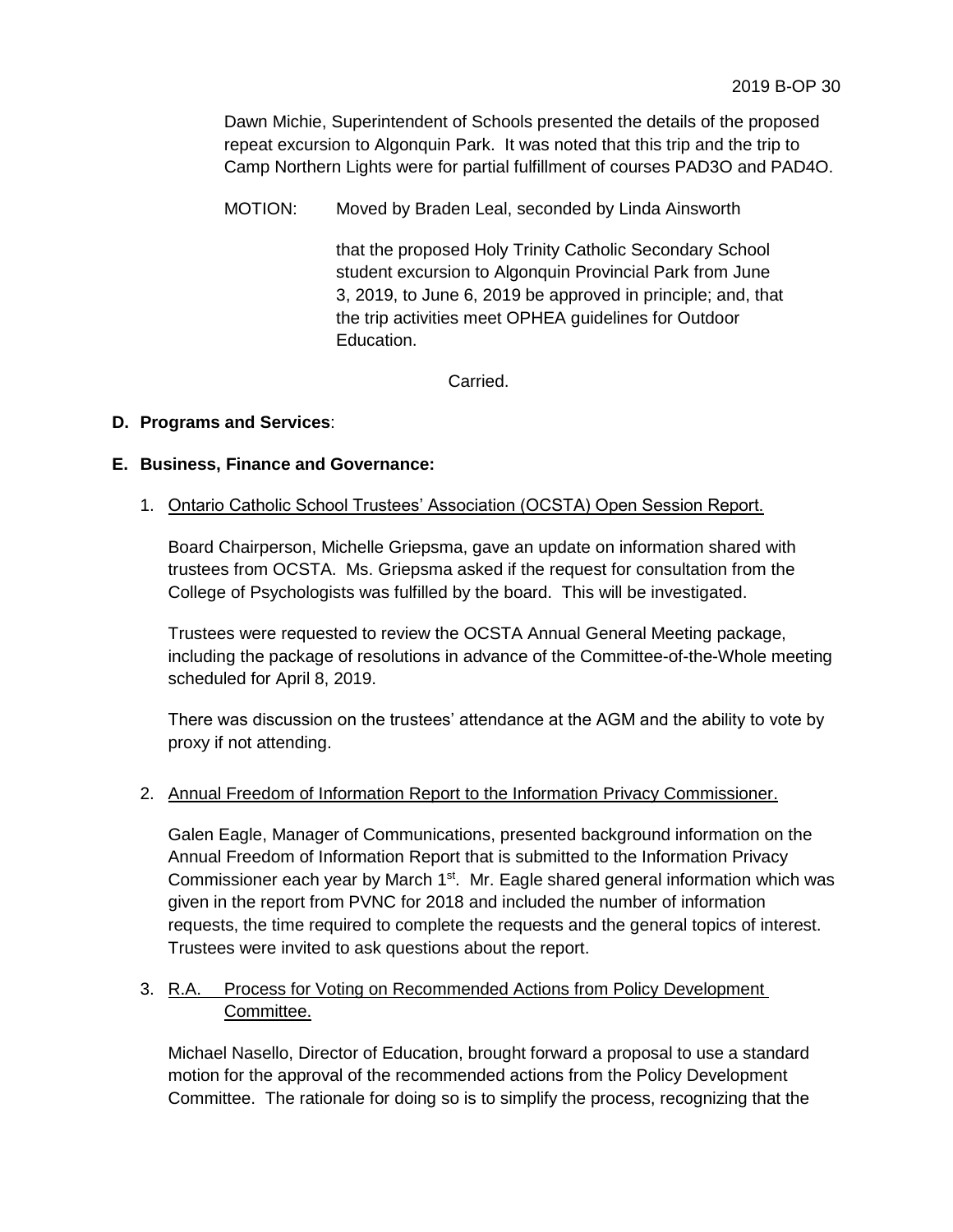composition of the Policy Development Committee is the same as the Board of Trustees and that debate and discussion has already taken place at the Policy Development Committee meeting by the same group of people.

MOTION: Moved by David Bernier, seconded by Linda Ainsworth

that in receiving and approving recommendations from the Policy Committee, the Board proceed with the following standard motion:

"that the Board accept and approve the report and recommendations of the Policy Development Committee of [date] for publication and implementation.".

Carried.

# **F. Human Resources:**

## **G. Policy Development:**

# 1. R.A. Recommended Actions from the Policy Development Committee Meeting, March 25, 2019.

It was noted that the new process going forward would include the inclusion of the full report of recommended actions approved at the Policy Development Committee in a 'Report to the Board' format and include the standard motion as a recommended action.

MOTION: Moved by David Bernier, seconded by Braden Leal

that the Board accept and approve the report and recommendations of the Policy Development Committee of March 25, 2019, for publication and implementation.

Carried.

## **H. Old Business:**

Michelle Griepsma reported that a silent auction item for the OCSTA Toonies for Tuition has been secured. A 3D Virtual Viewer has been donated and will be passed along to the OCSTA to be included in the auction.

- **I. New Business**:
- **J. Bring Forward**:
- **K. Information Items**:
	- 1. Chairperson's Report.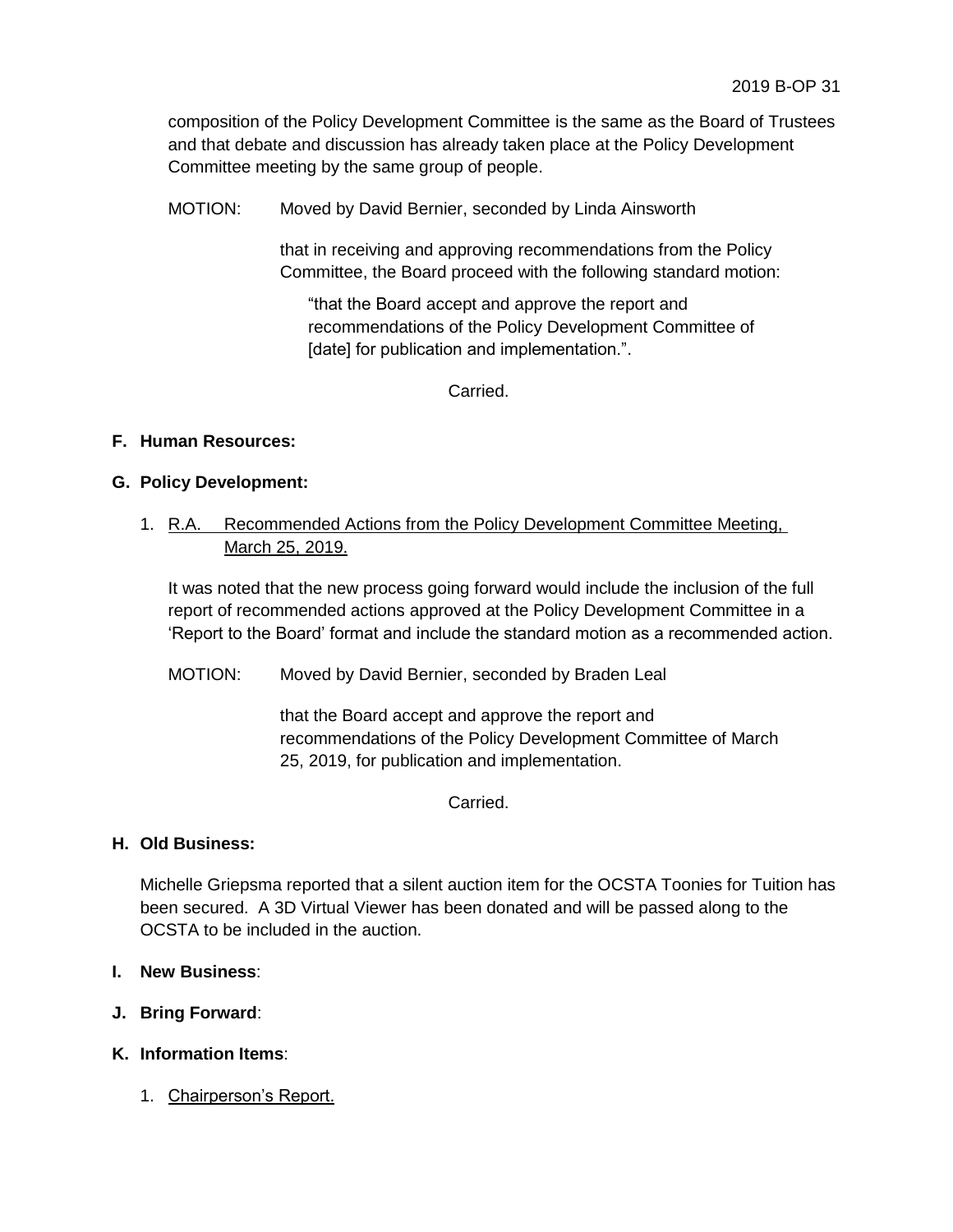Michelle Griepsma, Chairperson of the Board reminded trustees to bring forward any matters of concern that they may have so they may be considered at Chairperson's Committee for inclusion on the Board Meeting agenda.

Trustees were also reminded of the upcoming events in May, specifically Catholic Education Week, the Catholic Student Leadership Awards Ceremony on May 8, 2019, and the Catholic Parent Engagement Committee and Catholic School Council Appreciation Event on May 15, 2019.

## 2. Correspondence Received from Durham Region.

Michael Nasello, Director of Education directed the trustees' attention the copy of a letter received from Durham Region, addressed to the Minister of Transportation supporting Bill 174 and calling for further enforcement of school bus stop arm infractions.

# 3. Trustees' Committee Reports:

The draft minutes from the following committee meeting was shared ahead of the Board Meeting. There were no comments or questions with respect to this report.

a. Special Education Advisory Committee, February 21, 2019.

## **L. Future Meetings**:

- 1. Board Standing Committee Meetings:
	- a. Chairperson's Committee, April 8, 2019, 4:30 p.m.
	- b. Committee-of-the-Whole, April 8, 2019, 6:30 p.m.
	- c. Board Meeting Open Session, April 23, 2019, 6:30 p.m. (In-camera Session, 6:00 p.m.)
	- d. Policy Development Committee, May 21, 2019, 6:30 p.m.
- 2. Other Committee Meetings:
	- a. STSCO Governance Committee Meeting, March 27, 2019, 3:00 p.m.
	- b. Catholic Parent Engagement Committee Meeting, April 1, 2019
	- c. French as a Second Language Committee, April 3, 2019
	- d. Student Council Liaison Committee, April 23, 2019, 4:15 p.m.
	- e. Special Education Advisory Committee, April 25, 2019, 6:30 p.m.
	- f. Faith and Equity Committee Advisory Meeting, May 2, 2019, 6:30 p.m.
	- g. Accessibility for All Committee Meeting, May 14, 2019.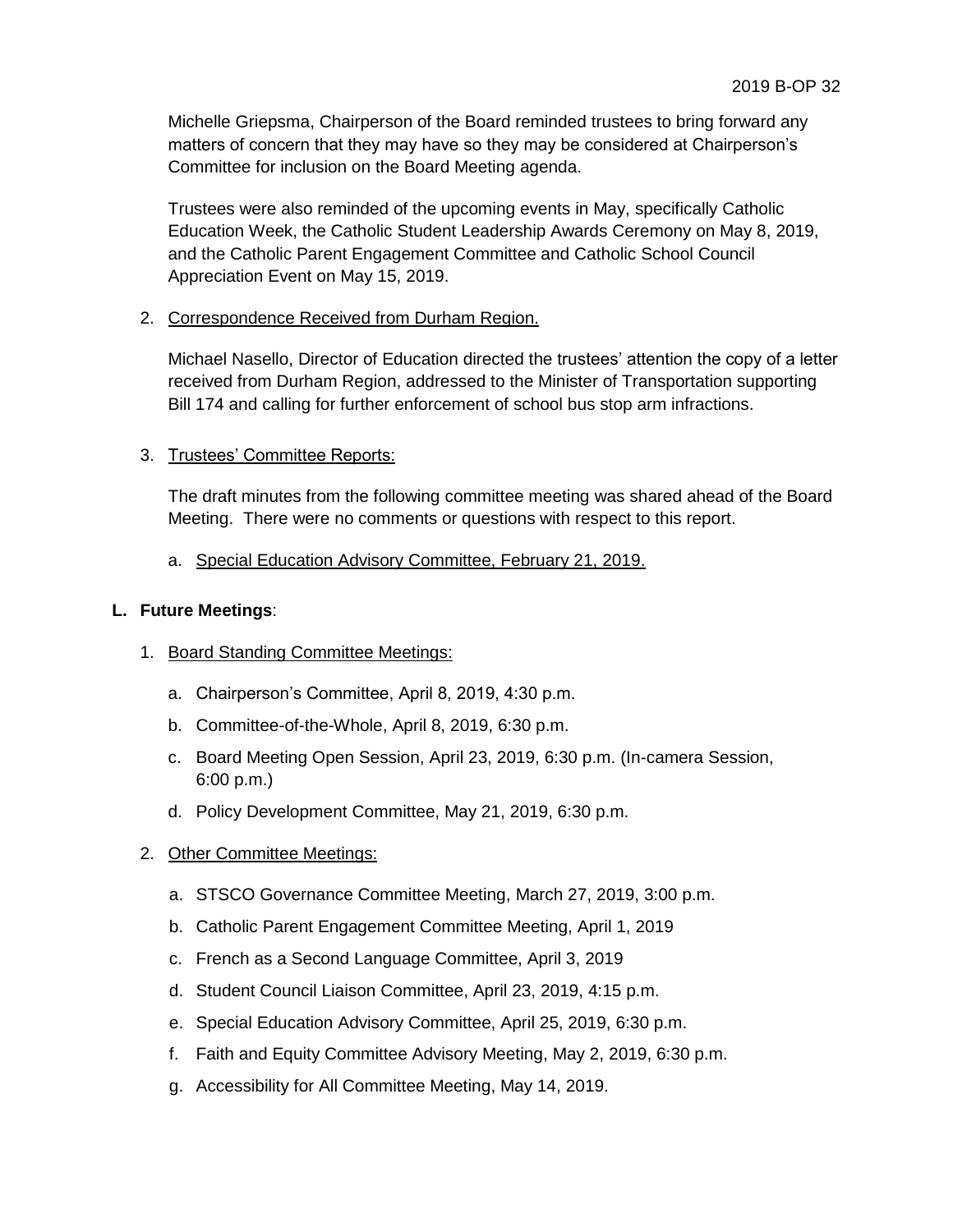- h. First Nation, Métis and Inuit Advisory Committee, June 4, 2019
- i. Supervised Alternative Learning Meeting TBA

#### 3. Board Events:

The list of future board events was reviewed by the Trustees.

- a. OCSTA 2018-2019 AGM and Conference, Toronto, April 25-27, 2019.
- b. Catholic Education Week, May 5-10, 2019.
- c. Catholic Student Leadership Awards, Holy Cross Catholic Secondary School, May 8, 2019.
- d. CPEC and Catholic School Council Appreciation Event, St. Stephen Catholic Secondary School, May 15, 2019.
- e. CCSTA 2018-2019 AGM and Conference, Canmore, AB, May 30-June 1, 2019.

#### **M. Conclusion**:

- 1. Report from the In-camera Meeting.
	- MOTION: Moved by Braden Leal, seconded by Kevin MacKenzie

that the Board approve the actions and the discussions arising from the in-camera session, as follows:

- A. Call to Order:
	- 1. Opening Prayer
	- 2. Approval of Agenda as presented.
	- 3. Declarations of Conflicts of Interest: None were declared
	- 4. Approval of Minutes: Motion carried to approve the minutes from the February 26, 2019 Regular In-camera meeting and motion carried to approve the minutes from the February 26, 2019 Special In-camera meeting.
- D. Business, Finance and Governance:
	- 1. OCSTA In-camera Session Report.
	- 2. Update on Property Matter.
- E. Human Resources
	- 1. Update on Announcement from the Minister of Education.
	- 2. Update on Human Resources Matters.
- F. Other Urgent Matter:
- G. Old Business:
	- 1. Follow up to Parent Concern.
- I. Convening in Open Session:
	- 2. Motion to convene in Open Session at 6:32 p.m.